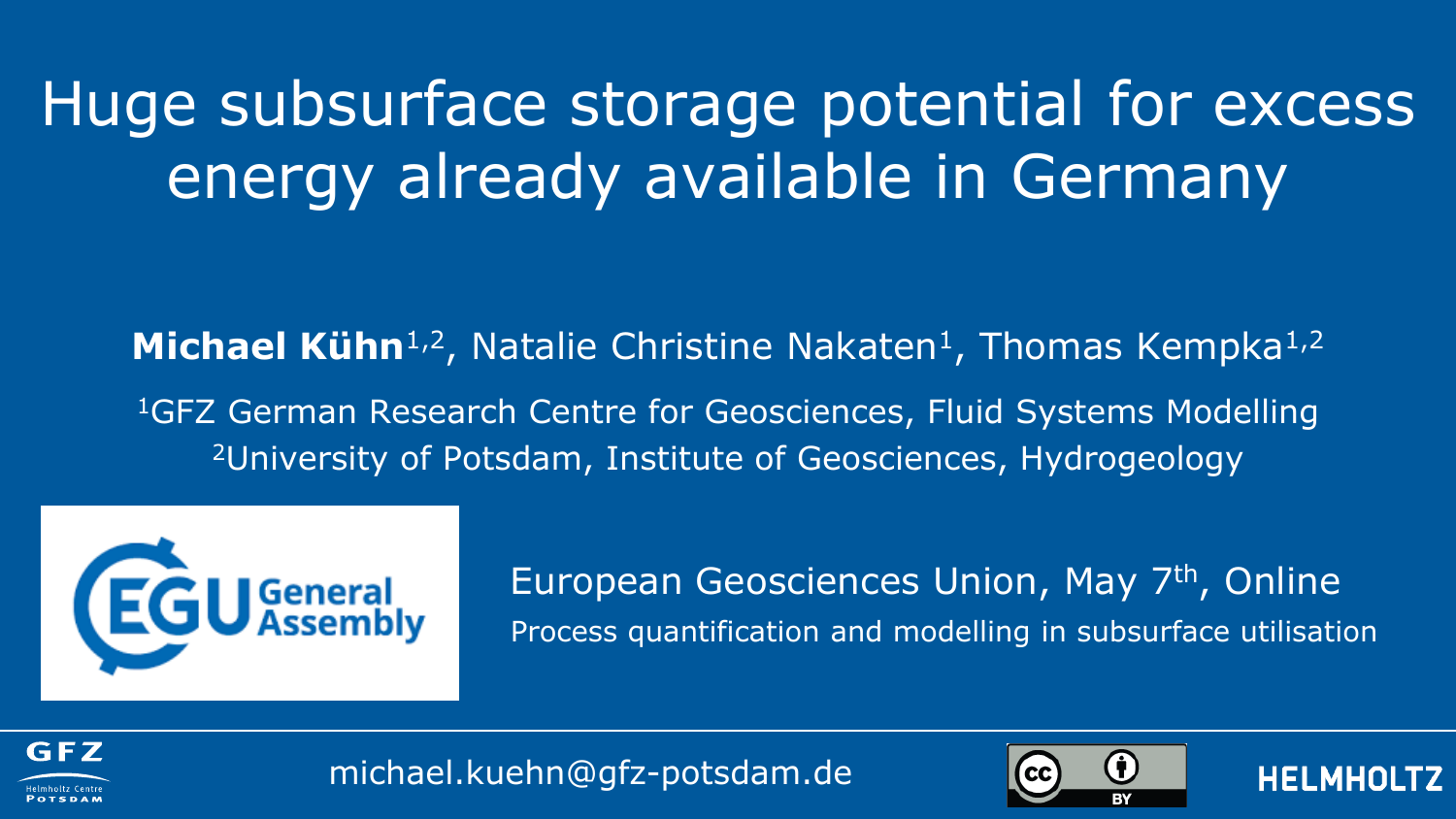# Integrated and flexible underground storage of renewable excess energy

- Power-to-Gas-to-Power (PGP) as extension of conventional Power-to-Gas (P2G)
- Closed carbon cycle
	- I. Excess renewable energy
	- II.  $H_2$  produced by electrolysis
	- III.  $\text{CO}_2$  from storage with H<sub>2</sub> gives CH<sub>4</sub>
	- IV.  $CH<sub>4</sub>$  stored underground
	- V. Power production from  $CH<sub>4</sub>$  with  $CO<sub>2</sub>$  separation
	- VI.  $CO<sub>2</sub>$  storage underground





Kühn (2015): System and method for ecologically generating and storing electricity. EP 2838980 A1



**HELMHOLTZ**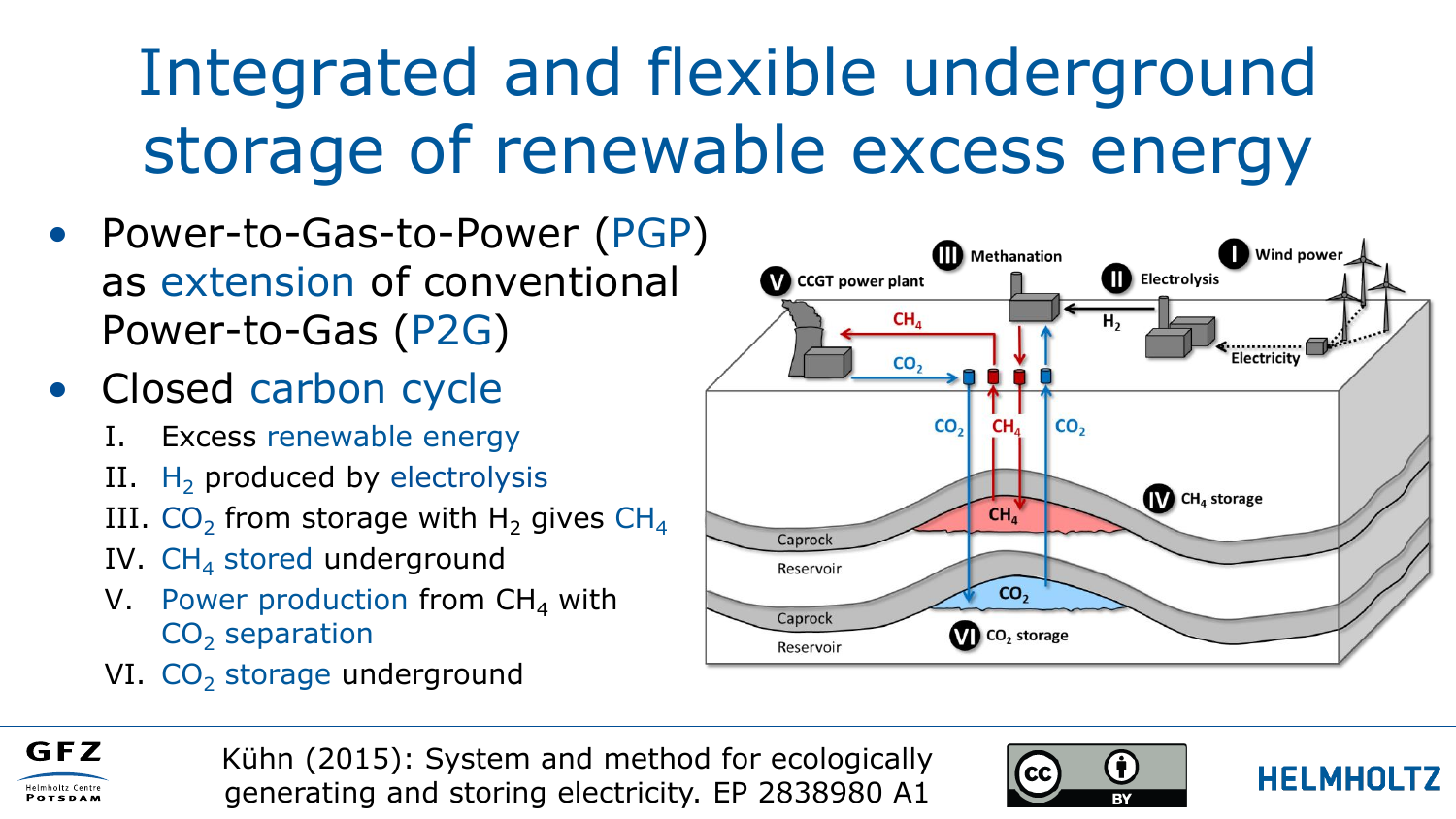# Regional showcase to demonstrate applicability of the extended concept

- Using 17% of the renewable electricity generated in the State of Brandenburg are required to provide 30% of electricity for the city of Potsdam by synthetic methane
- What are the overall efficiency and total capacity of such a PGP closed carbon cycle?
- What are the energetic costs for coupling the P2G concept to geological storage reservoirs for  $CH<sub>4</sub>$  and  $CO<sub>2</sub>$ ?



Streibel et al. (2013)



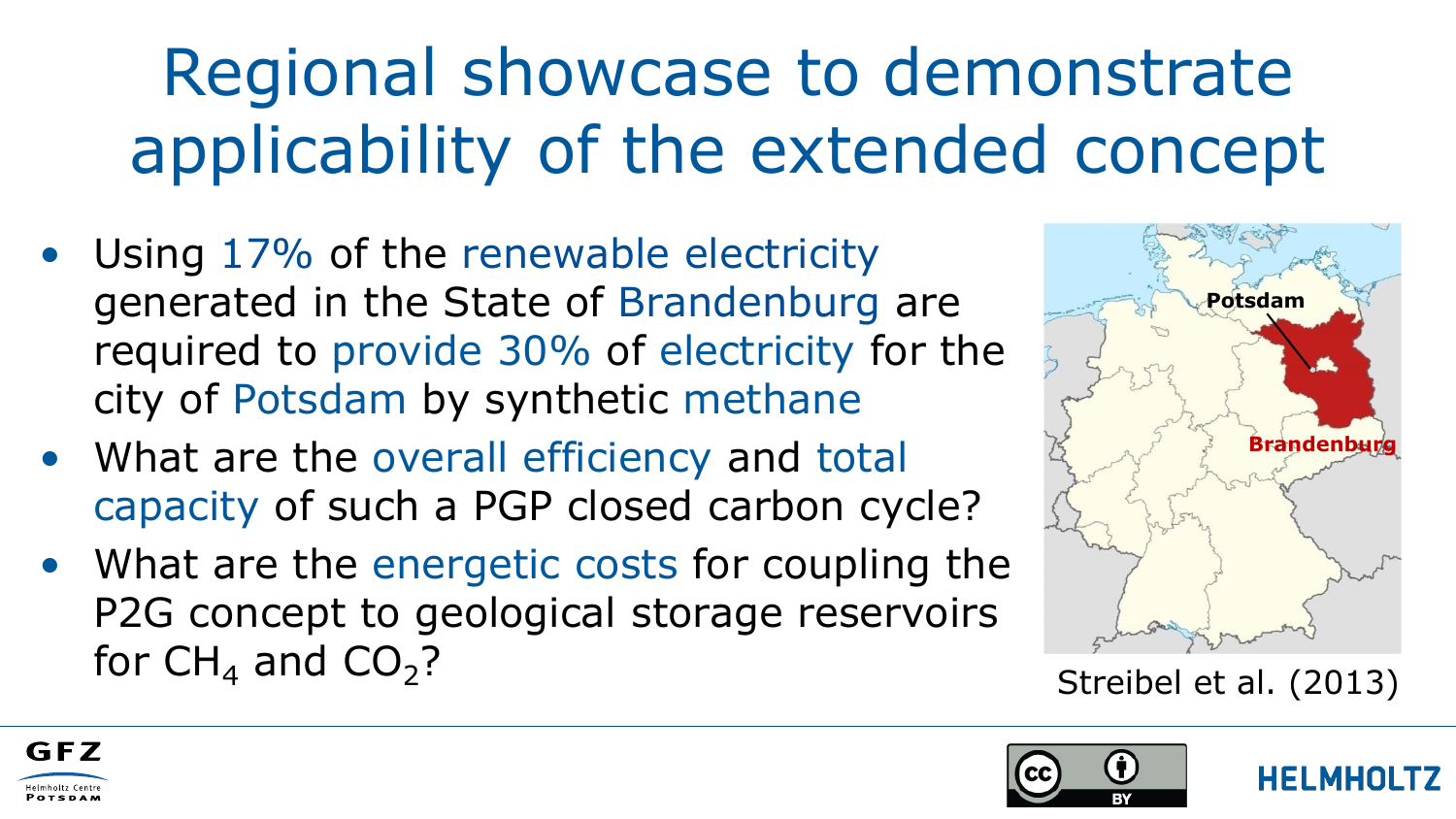## PGP is economically viable compared to other energy storage technologies

#### **Energy production technologies**



GFZ REN21 = Renewable Energy Policy Network for  $21^{st}$  Century PSDC = Pumped Storage Development Council Helmholtz Centr POTSDAM



**HELMHOLTZ**